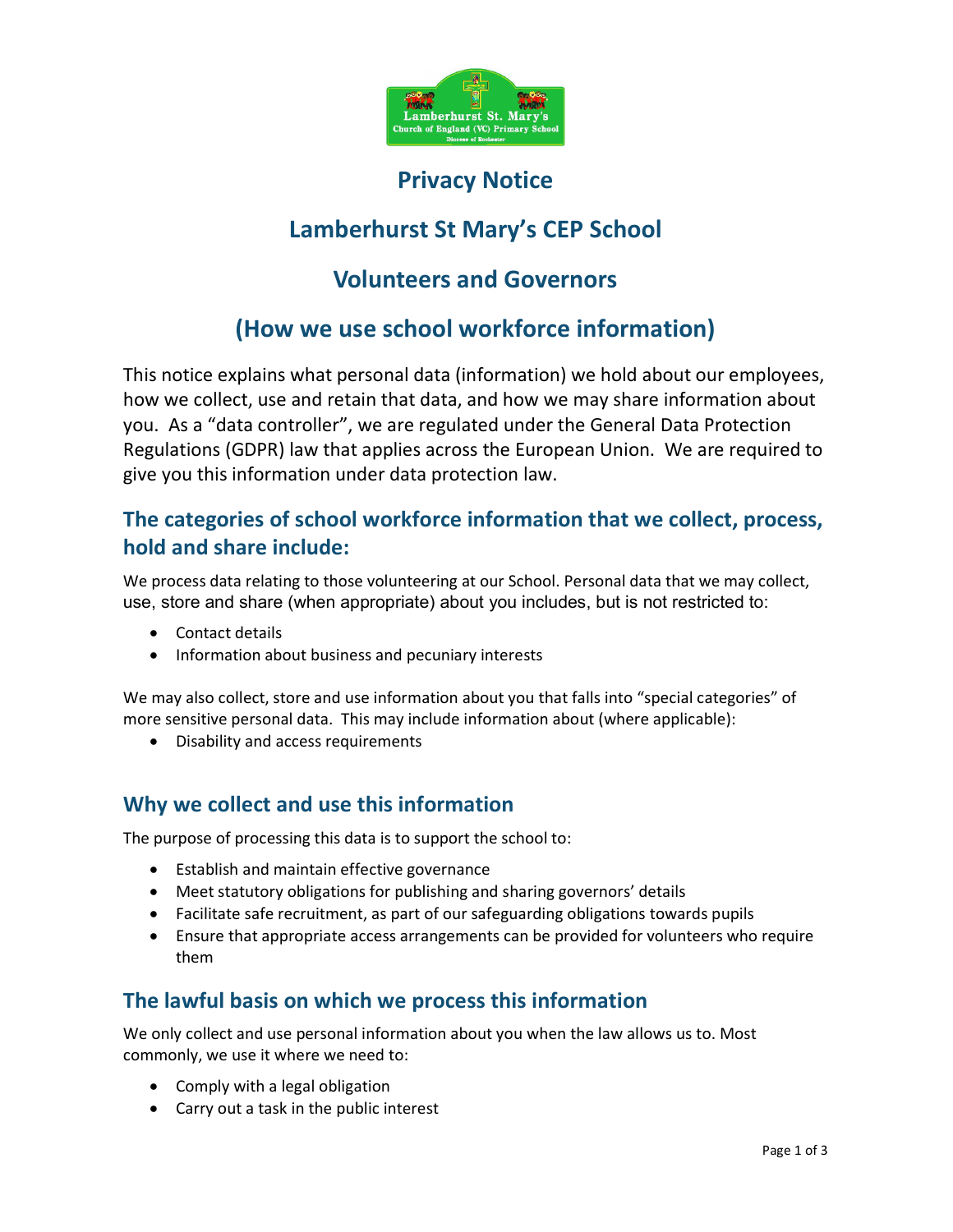Less commonly, we may also use personal information about you where:

- You have given us consent to use it in a certain way
- We need to protect your vital interests (or someone else's interests)

Where you have provided us with consent to use your data, you may withdraw this consent at any time. We will make this clear when requesting your consent, and explain how you go about withdrawing consent if you wish to do so. Some of the reasons listed above for collecting and using personal information about you overlap, and there may be several grounds which justify our use of your data.

The Trust may also process data for the establishment, exercise or defence of legal claims.

## Collecting this information

While the majority of the information we collect from you is mandatory, there is some information that you can choose whether or not to provide to us. Whenever we seek to collect information from you, we make it clear whether you must provide this information (and if so, what the possible consequences are of not complying), or whether you have a choice.

#### Storing this information

Personal data is stored in accordance with our Data Protection Policy, Records Management Policy. We maintain a file to store personal information about all volunteers. The information contained in this file is kept secure and is only used for purposes directly relevant to your work with the school. When your relationship with the school has ended, we will retain and dispose of your personal information in accordance with our Record Retention Schedule/Records Management Policy, copies are available from the school office.

## Who we share this information with

We do not share information about you with any third party without your consent unless the law and our policies allow us to do so. Where it is legally required, or necessary (and it complies with data protection law) we may share personal information about you with:

- Government departments or agencies to meet our legal obligations to share information about governors
- Our local authority to meet our legal obligations to share certain information with it, such as details of governors
- Suppliers and service providers to enable them to provide the service we have contracted them for, such as governor support
- Professional advisers and consultants
- Police forces, courts

## Keeping your personal information safe

The Trust has appropriate security measures in place to prevent personal information being accidentally lost, or used or accessed in an unauthorised way. The Trust limits access to personal information to those individuals with a genuine business need to know it.

Those processing personal data will do so only in an authorised manner, and subject to a duty of confidentiality.